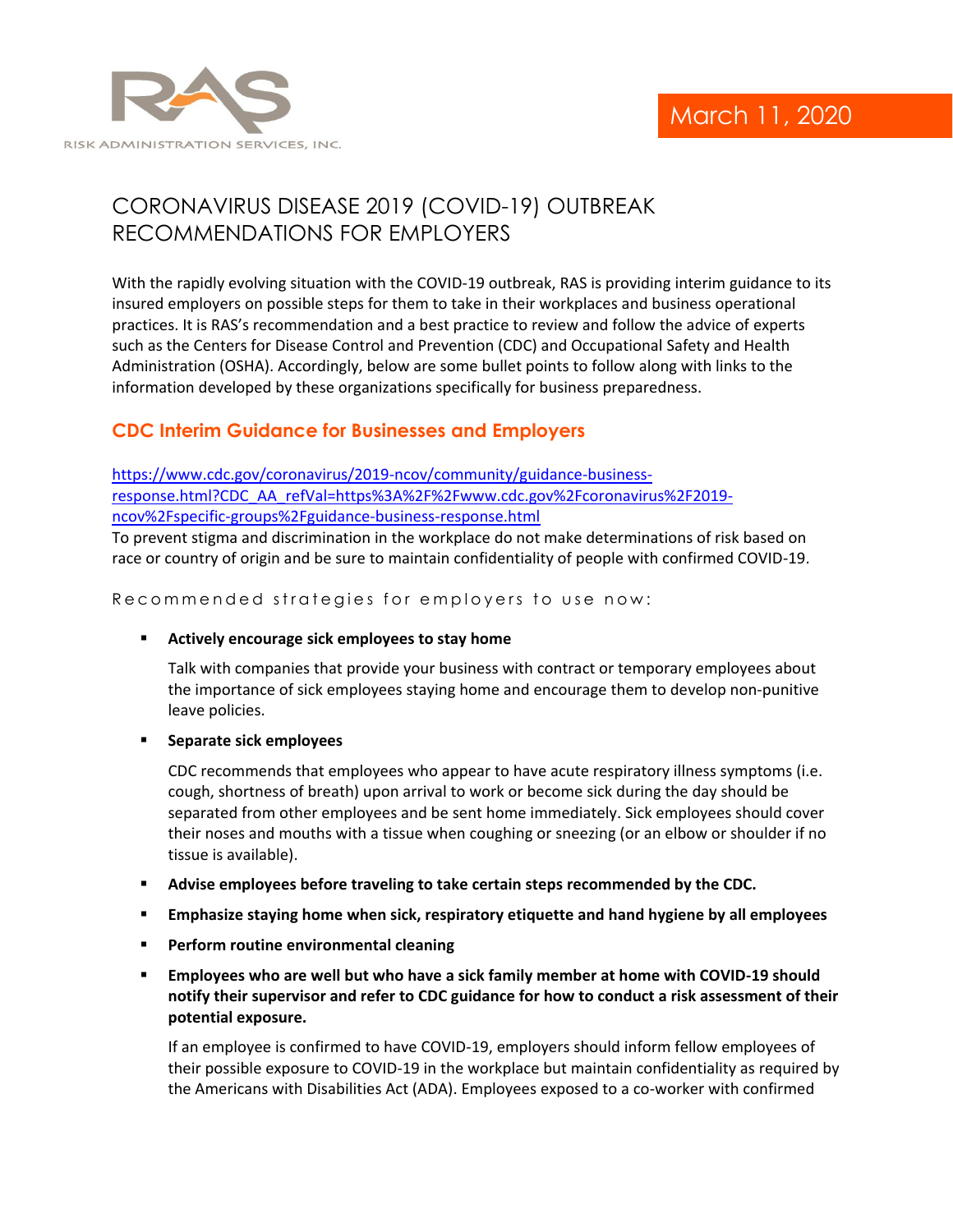COVID-19 should refer to CDC guidance for how to conduct a risk assessment of their potential exposure.

### **Some of the key considerations when making decisions on appropriate responses are:**

- **E** Disease severity (i.e., number of people who are sick, hospitalization and death rates) in the community where the business is located.
- Impact of disease on employees that are vulnerable and may be at higher risk for COVID-19 adverse health complications. Inform employees that some people may be at higher risk for severe illness, such as older adults and those with chronic medical conditions.
- **•** Prepare for possible increased numbers of employee absences due to illness in employees and their family members, dismissals of early childhood programs and K-12 schools due to high levels of absenteeism or illness.
	- $\circ$  Employers should plan to monitor and respond to absenteeism at the workplace. Implement plans to continue your essential business functions in case you experience higher than usual absenteeism.
	- $\circ$  Cross-train personnel to perform essential functions so that the workplace can operate even if key staff members are absent.
	- o Assess your essential functions and the reliance that others and the community have on your services or products. Be prepared to change your business practices if needed to maintain critical operations (e.g., identify alternative suppliers, prioritize customers, or temporarily suspend some of your operations if needed).
- **Employers with more than one business location are encouraged to provide local managers with** the authority to take appropriate actions outlined in their business infectious disease outbreak response plan based on the condition in each locality.
- Coordination with state and local external health officials is strongly encouraged for all businesses so that timely and accurate information can guide appropriate responses in each location where their operations reside. Since the intensity of an outbreak may differ according to geographic location, local health officials will be issuing guidance specific to their communities.

## **OSHA Guidance on Preparing Workplace for COVID-19**

#### <https://www.osha.gov/SLTC/covid-19/index.html> (Link to Guidance under Quick Facts)

- Develop a preparedness or response plan or update prior plans developed for pandemic flu outbreaks (SARS) to address specific exposure risks for COVID-19.
- Develop contingency plans for situations that could arise as a result of outbreaks:
	- $\circ$  Increased absenteeism, staggered work shifts, working remotely, social distancing
- **■** Implement basic infection prevention measures.
- Develop policies and procedures for prompt identification and isolation of sick employees.